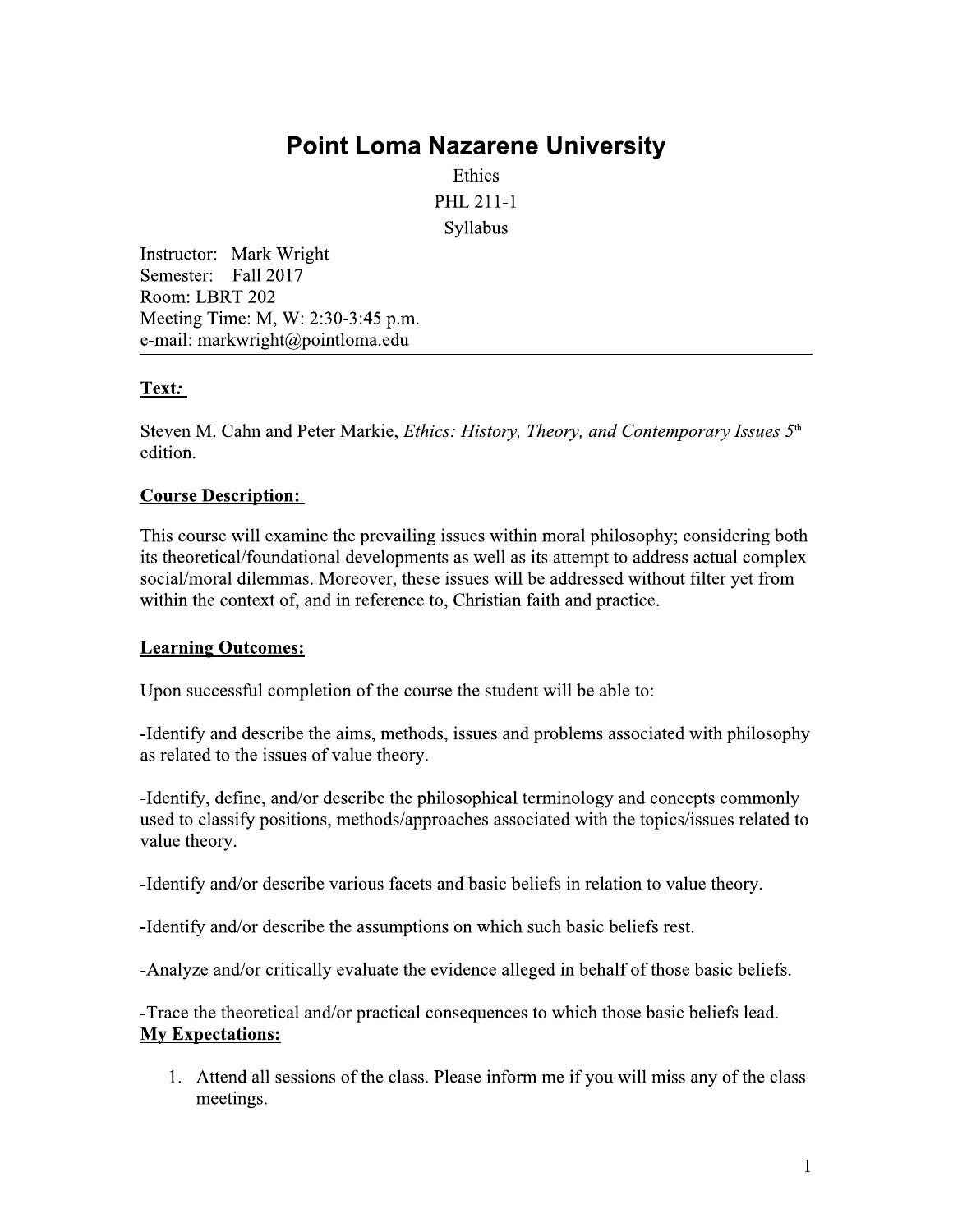- 2. Read the textbook sections and the readings prior to the day that we are to discuss them.
- 3. Each student must prepare to critically evaluate their own beliefs on certain ethical issues that we will discuss in class, being open to philosophical discussion about such beliefs.

# **Inclusive language:**

The School of Theology and Christian Ministry has adopted the following statement: The School of Theology and Christian Ministry is committed to the equality of women and men. Recognizing that people have often used the English language in ways that imply the exclusion or inferiority of women, the department urges students, faculty and staff to avoid sexist language in public discourse, in classroom discussion, and in their writings.

### **Academic accommodations:**

While all students are expected to meet the minimum standards for completion of this course as established by the instructor, students with disabilities may require academic accommodations. At Point Loma Nazarene University, these students are requested to file documentation during the first two weeks of the semester with the Academic Support Center (ASC), located in the Bond Academic Center. This policy assists the University in its commitment to full compliance with Section 504 of the Rehabilitation Act and the Americans with Disabilities Act. Section 504 (a) prohibits discrimination against students with special needs and guarantees all qualified students equal access to and benefits of PLNU programs and activities. Once the student files documentation, the ASC will contact the student's instructors and provide written recommendations for reasonable and appropriate accommodations to meet the individual learning needs of the student.

# **General Education Statement:**

This course is one of the components of the General Education Program at Point Loma Nazarene University, under the category of "Seeking Cultural Perspectives." By including this course in a common educational experience for undergraduates, the faculty supports a survey of human endeavors from a historical, cultural, linguistic, and philosophical perspective, including developing critical appreciation of human expression--both artistic and literary.

# Attendance:

It is important that you show up for each and every class. If a student misses 10% of class sessions (4 for a class that meets 3 times per week; 3 for a class that meets twice per week; 2 for a class that meets once per week), that student will be sent a de-enrollment warning. When the student misses 20% of the class sessions, the student will be deenrolled.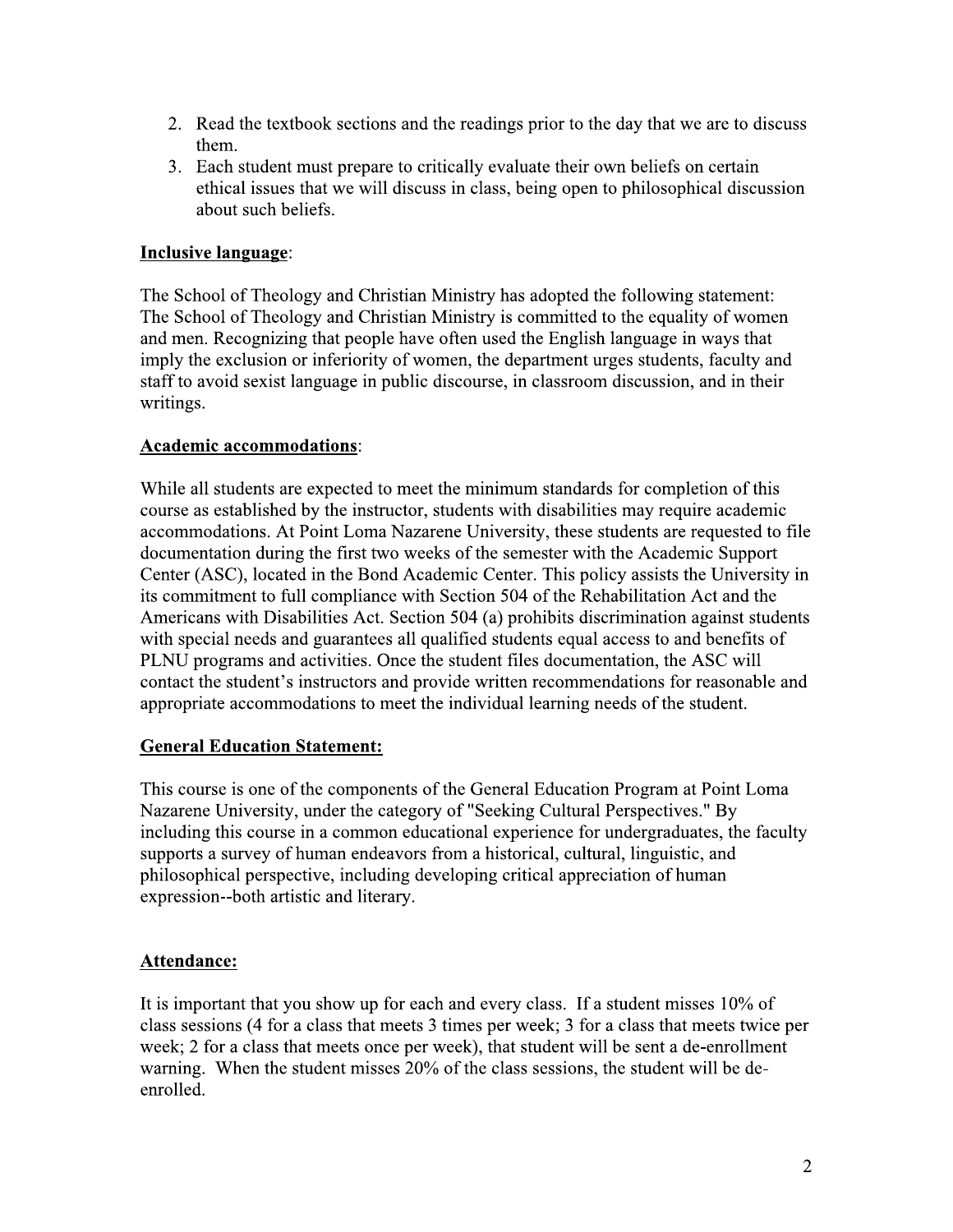#### Grades will be based as follows:

- 1) Mid-Term and Final: 200 points
- 2) Two Response Papers to Philosophers Discussed in class (3 pages, doublespaced): 25 points each. For these papers the student is to:
- a) Identify the philosopher's conception of the Good Life; citations from the philosopher must be included (page 1)
- b) How is it to be achieved? Include citations (page 2)
- c) Your response (page 3)

\*Academic writing tips: 1. Introduction: The first paragraph has a clear, well written thesis statement. The introduction clearly outlines the argument strategy being used. It includes relevant details regarding the major movements the argument will take [e.g. major authors being addressed, important data being used, major examples being highlighted, etc.]. 2. Organization: The essay has a clear structure. Each paragraph is concise and talks about only one idea. There are transitions between paragraphs that create a logical progression. The progression builds from premise[s] to conclusion in a way that supports the thesis. 3. Strength of Argument: The argument structure is very clear and premises strongly support the conclusion. No fallacies are committed. The student limited the scope of the paper enabling them to add depth to the argument.

\* Academic dishonesty will not be tolerated. Please consult the school catalog under the heading of Academic Honesty to learn the professor's intended policy regarding student dishonesty in academic work.

3) One Participation in Food Distribution with Mid-City Church of the Nazarene with Reflection Paper (2 pages in length): 25 points total

**Or** 

### One Participation in Bread of Life ministry: Tuesday Nights with Reflection Paper (2 pages in length): 25 points total

The Reflection Paper is to be written about your experience of participation in the Works of Mercy while also considering the theology of Isaiah 58:1-14. The call of God to the people of God is to follow God into the heart of a world that is suffering. Consider how the theology of Isaiah challenges religious practice which excludes the call to share another's burden.

#### **CONSULT COURSE SCHEDULE FOR ASSIGNMENT DUE DATES**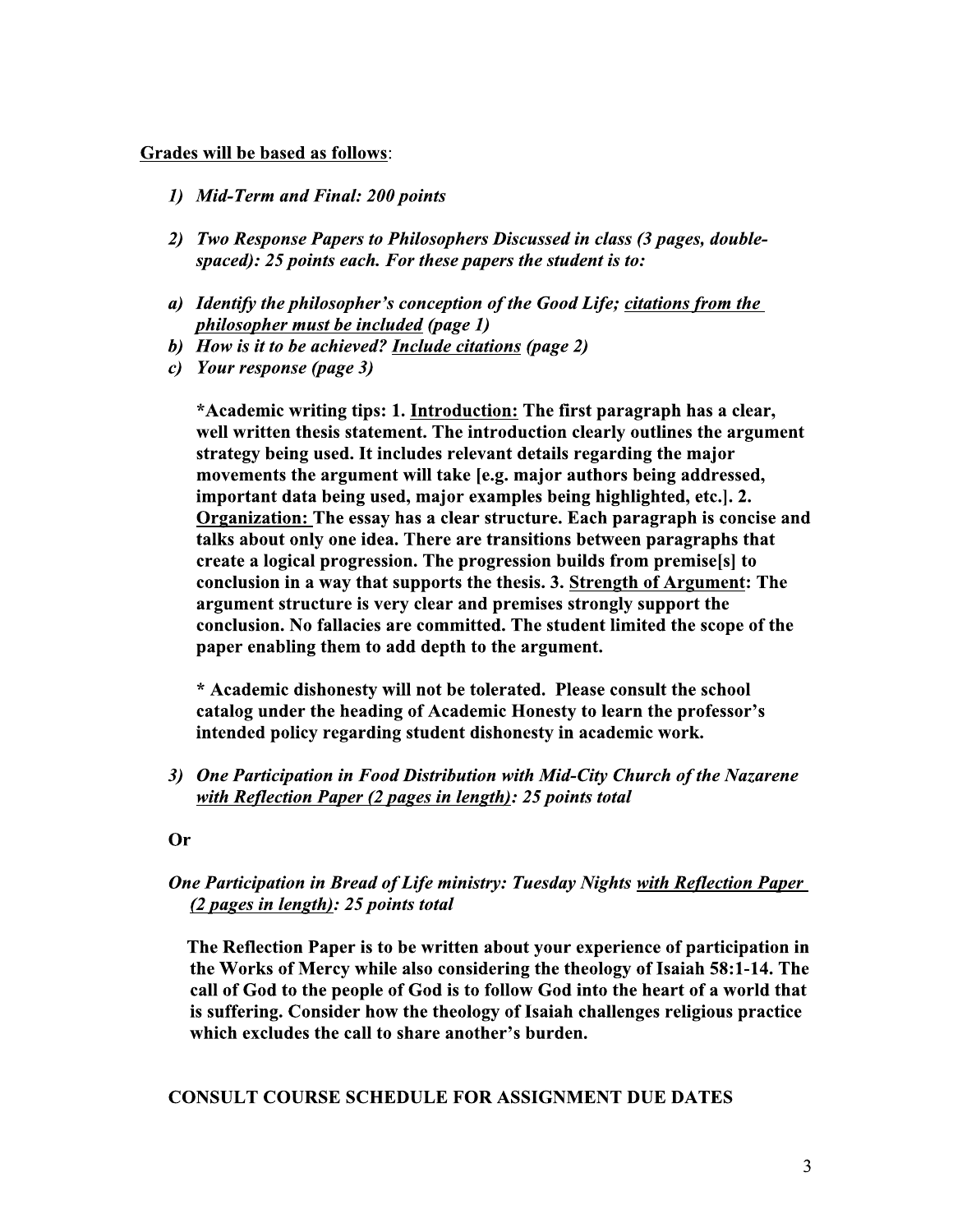### **Mid-City Church of the Nazarene Address:**

4101 University Avenue, San Diego, Ca. 92105

# **Distribution Times:**

Saturday Morning (8:00-9:45 a.m.), Tuesday Afternoon (2:00-3:45 p.m.), Thursday Morning (8:00-9:45 a.m.)

### **Extra Credit:**

One Extra Food Distribution/Bread of Life participation with Reflection Paper: 5 points

One Response Paper to Philosopher discussed in class: 10 points

### **COURSE SCHEDULE:**

#### **Pre-Modern Philosophers**

| Week One                     | Introduction. Plato/Socrates 1-33; 96-107 $(4th, 5th)$                       |  |  |
|------------------------------|------------------------------------------------------------------------------|--|--|
| Week Two<br>$203 - 214(5th)$ | Aristotle/Epicurus/Epictetus 134-146; 178-194 (4 <sup>th</sup> ); Epictetus, |  |  |
| Week Three                   | Augustine/Aquinas 195-216 (4th); 214-235 (5th)                               |  |  |

### **Modern Philosophers**

| Week Seven | Nietzsche 362-394 (4 <sup>th</sup> ); 397-429 (5 <sup>th</sup> ) First Philosophy<br><b>Response paper due Wednesday October 11</b> |
|------------|-------------------------------------------------------------------------------------------------------------------------------------|
| Week Six   | Bentham/Mill 319-327; 341-360 (4 <sup>th</sup> ); 353-361; 375-395 (5 <sup>th</sup> )                                               |
| Week Five  | Hume/Kant 243-254; 308-316 (4th); 276-287; 341-350 (5th)                                                                            |
| Week Four  | Hobbes/Butler 216-227; 228-243 (4 <sup>th</sup> ); 236-275 (5 <sup>th</sup> )                                                       |

| Week Eight | <b>Mid-Term Wednesday October 18</b> |  |
|------------|--------------------------------------|--|
|            |                                      |  |